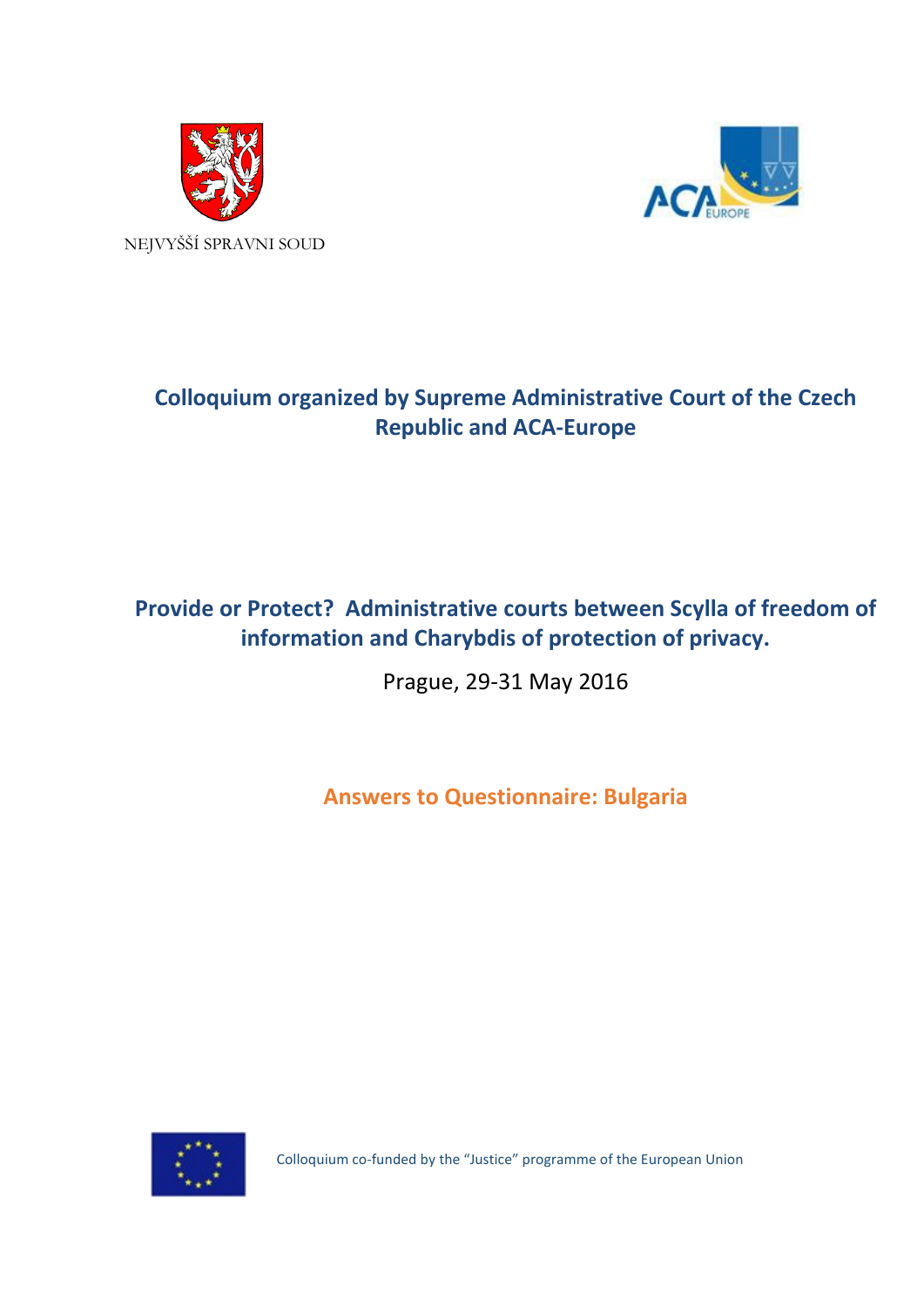## Provide or Protect? Administrative courts between Scylla of freedom of information and Charybdis of protection of privacy

### (questionnaire)

#### **Part I**

1. Is the central administrative supervision over providing information and protection of personal data carried out by one administrative authority or are there specialized authorities for each of these fields or is there an absence of such an authority in any of these areas? Does the chosen model cause any application problems?

Under the Access to Public Information Act "Public information" shall be any information related to the public life in the Republic of Bulgaria, and enabling the citizens to form their own opinion on the activity of the bodies obliged according to the law. The information shall be public regardless of the type of its material carrier. This Act shall apply to access to the public information created or kept by the state bodies, their territorial units and the bodies of the local independent government in the Republic of Bulgaria, also apply to access to public information created and kept by public entities including the public sector institutions, natural and legal persons only regarding their activity financed by resources of the consolidated state budget and resources from European Union Funds or provided from projects and programmes of the European Union.The public sector organisations shall be obliged to provide public sector information for re-use, except in the cases provided for in this Act. Access to Public Information Act does not provide administrative supervision by the administrative authorities.

Protection of Personal Data Act shall regulate the protection of the rights of natural persons with regard to processing of their personal data. The objective of the Act is to guarantee the inviolability of the individual and the personal life by providing protection of the individuals in illegal processing of personal data related to them in the process of free movement of the data. In event of violation of the rights every natural person shall have the rights to approach the Commission for Protection of the Personal Data within a period of one year from learning about the violation, but not later than five year from its occurrence. The Commission for protection of the personal data is an independent state body carrying out protection of the individuals in processing their personal data and in providing the access to these data, as well as the control over the observance of this Act.

2. What types of information are excluded from providing? Is there one regime regarding all exclusions or is there any differentiation – e.g. absolute exclusion and relative exclusion?

Any restriction on the right to access to public information and of reuse of public sector information, except where the said information it is classified information or another protected secret in the cases provided for by law, shall not be permitted.

3. Are there any types of subjects governed by private law that have duty to provide information? If the answer is affirmative, what kind of subjects and what kind of information?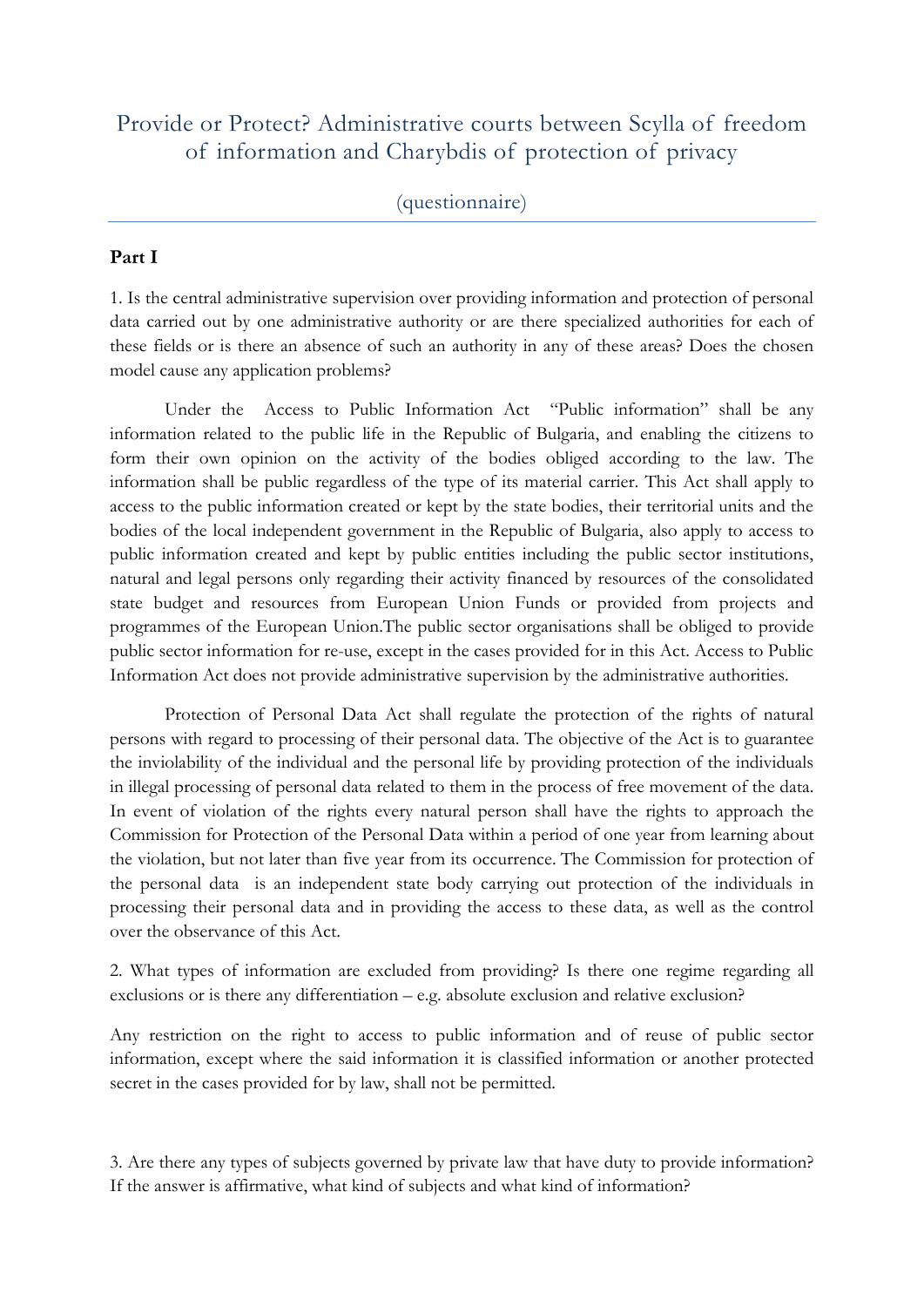Private individuals are not required to provide public information. They do not fall within the scope of responsible persons - a central or local authority. Issues related to data entry in the Commercial Register in the register of Registered Pledges and other commercial information are regulated by special laws. Employers as private entities also have obligations to provide information to public authorities and trade unions.

4. Are the salaries of the employees of the public sector subject to the right to free access to information as well? Does this cause any application problems regarding the personal data protection?

Public information crated or kept by the bodies and their administrations shall be either official or administrative information. In the cases provided for by law certain official or administrative information may be declared classified information constituting state or official secret. Official shall be any information contained in the acts of state bodies and of bodies of the local selfgovernment in the course of performance of their powers. Administrative is the information which is collected, created and stored in connection with the official information, as well as on occasion of the activity of the bodies and their administrations. Salaries of civil servants are regarded rather as administrative information. So far not subject of proceedings for refusing access to information about the amount of salaries of civil servants

### 5. Is the trade secret excluded from the free access to information?

According to §1 of Additional provisions of Protectin of Competition Act trade secret are facts, information, decisions and data connected with the business activity, and keeping in secret of which is in the interested of the entitled persons, for which they have taken appropriate measures. The concept of trade secret is broad and includes various ideas, inventions and business information. As patents trade secrets is a form of intellectual property. Trade secrets generally is a set of valuable business ideas. There is no trade secret where the information is public or can be obtained by means permissible by persons who can provide it.

6. Are documents that are subject of intellectual property excluded from the free access to information? According to Art. 17 of Access to Public Information Act access to any public information, which is created, received or stored in relation to the activity of the obliged bodies under art. 3, shall be unrestricted. The information constituting a business secret the presentation or dissemination of which would lead to unfair competition between entrepreneurs shall not be subject to disclosure, except in case of prevailing public interest.When denying access to public information on the grounds of Para 2, the bodies obliged under Art. 3 shall indicate the circumstances leading to unfair competition between the merchants.

7. Does the right to free access to information cover as well the parts of an administrative file that contain data related to individuals or are these data protected? In which areas of public administration does this cause problems ?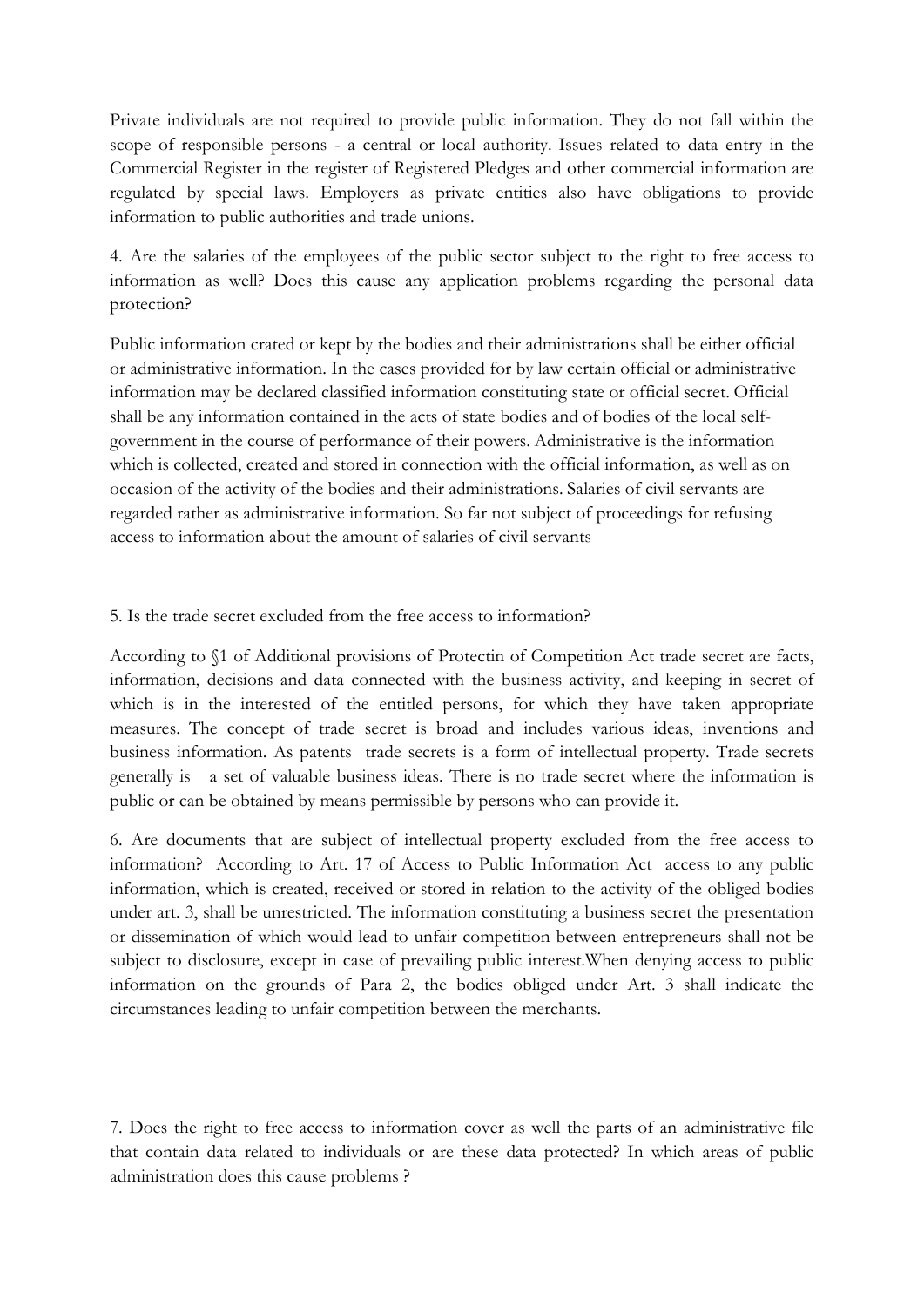According to Protection of Personal Data Act the administrator of personal data shall undertake the necessary technical and organisational measures for the protection of the data against accidental or illegal destruction or accidental loss, unlawful access, change or dissemination, as well as against other illegal forms of processing. The administrator of personal data shall determine the time limits for carrying out periodical assessment of the need of data processing and deletion of personal data. The administrator shall undertake special measures for protection when the processing includes transmitting of the data by electronic way. The measures shall be coordinated with the contemporary technological achievements and shall provide a level of protection, which is relevant to the risks, connected with the processing and to the nature of the data which shall be protected.

8. Are data related to criminal proceedings or administrative delict proceedings or any data of quasi-criminal nature (typically files of secret police departments from the times of antidemocratic past) excluded from the right to free access to information?

When the requested public information pertains to a third party and their consent is required for disclosure thereof. Then the respective body shall be obliged to request the explicit written consent of the third party. In its decision the respective body shall be obliged to comply strictly with the conditions under which the third party has given consent to disclose the information regarding the said third party

## **Part II**

## 9. Public availability of decisions

9.1 Are there any sorts of decisions in your jurisdiction that are not published at all (e.g. decisions with classified status or other decisions with restricted access)? If so, please describe typical cases and give indicative statistic that can illustrate the frequency and relevance of such cases.

According to Protecton of Classified Information Act the documentary security shall consist in a system of measures, techniques and means for protection of the classified information at the creating, the processing and the preservation of documents, as well as at the organising and the work of registries for classified information. The system of measures, techniques and means for documentary security, the conditions and the order for using them shall be determined with the regulation for implementation of the law. For ensuring protection of the classified information the chiefs of the organisational units shall determine additional special procedures and requirements within their competence. Within the organisational unit shall be created separate organisational section – registry for classified information, responsible for the due creating, processing, preservation and submitting to authorised persons of materials, containing classified information. The registries for classified information shall be directly subordinated to the employee for the security of the information.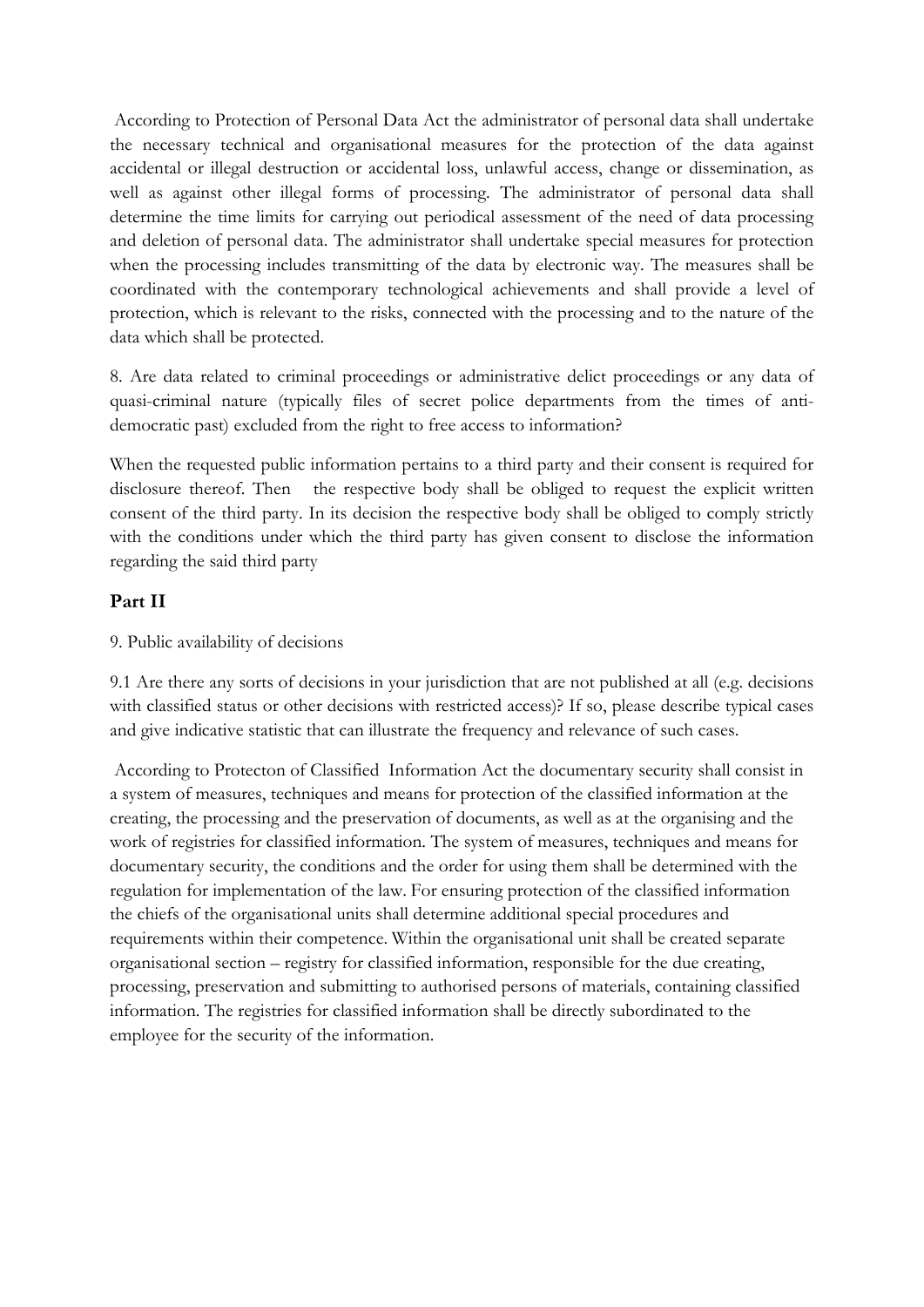9.2 If a third person (not a party of respective case) wants to obtain your decision, what is the procedure? On-line availability of decisions is to be discussed below, so kindly describe here only other options (e.g. whether it is possible to ask for a decision by snail-mail, whether any fee apply etc.)

All judgments of the Supreme Administrative Court, and all other judicial acts enacted by the courts in Bulgaria are published on the website of the respective court. These are accessible through the website of the Supreme Judicial Council

9.3 Is there any official collection of selected decisions of you instance (apart on-line publication of decisions – see below)? If so, please describe in detail the procedure of its issue. In particular, please focus on the selection process of decisions that are to be published, the frequency of publication and the form of publication. Indicate, whether the collection is published directly by your instance, by some other public body or by an independent publisher. If the collection is published by an independent publisher, please describe the form of cooperation (i.e. whether the publisher has exclusive rights to publish the collection, whether the publisher does any editing of published decisions etc.) Are decisions that are chosen for the publication regarded more relevant by your instance or by general public?

The Supreme Administrative Court issued a magazine with case law of the Court. Any judge who wishes to publish a decision with his participation may request that this be published. In the magazine published interpretative practice court and legal articles judges and law professors.

10. Editing and anonymization of decisions

In the website of the court accessible to all citizens personal data of the parties shall be not published. this is done by a special computer program created and maintained by a special department in court.

10.1 Do you anonymize published decisions? If so, please describe in detail the procedure. In particular, please describe who is in charge of anonymization, whether there are any particular statutory or other rules governing anonymization (apart general privacy/data protection rules) and what data are anonymized.

10.2 If anonymization practice changes, does it affect already published decisions (i.e. are past decisions subsequently anonymized/de-anonymized with every change of anonymization rules)?

10.3 Describe any subsequent problematic issues that you noted in your jurisdiction regarding the anonymization (e.g. different practices of different supreme instances, strong public debates, impact of de-anonymization of decisions by media etc.)

10.4 Do you edit published decisions? If so, please describe in detail the procedure. In particular, please describe who is in charge of editing, what information is added/removed in the process of editing (incl. metadata).

In Bulgarian practice are not observed cases of editing of published court decisions. In cases provided by Procedure Code, court decisions can be corrected or supplementedwhich is carried out by a further decision. Then it also be published as a a separate decision.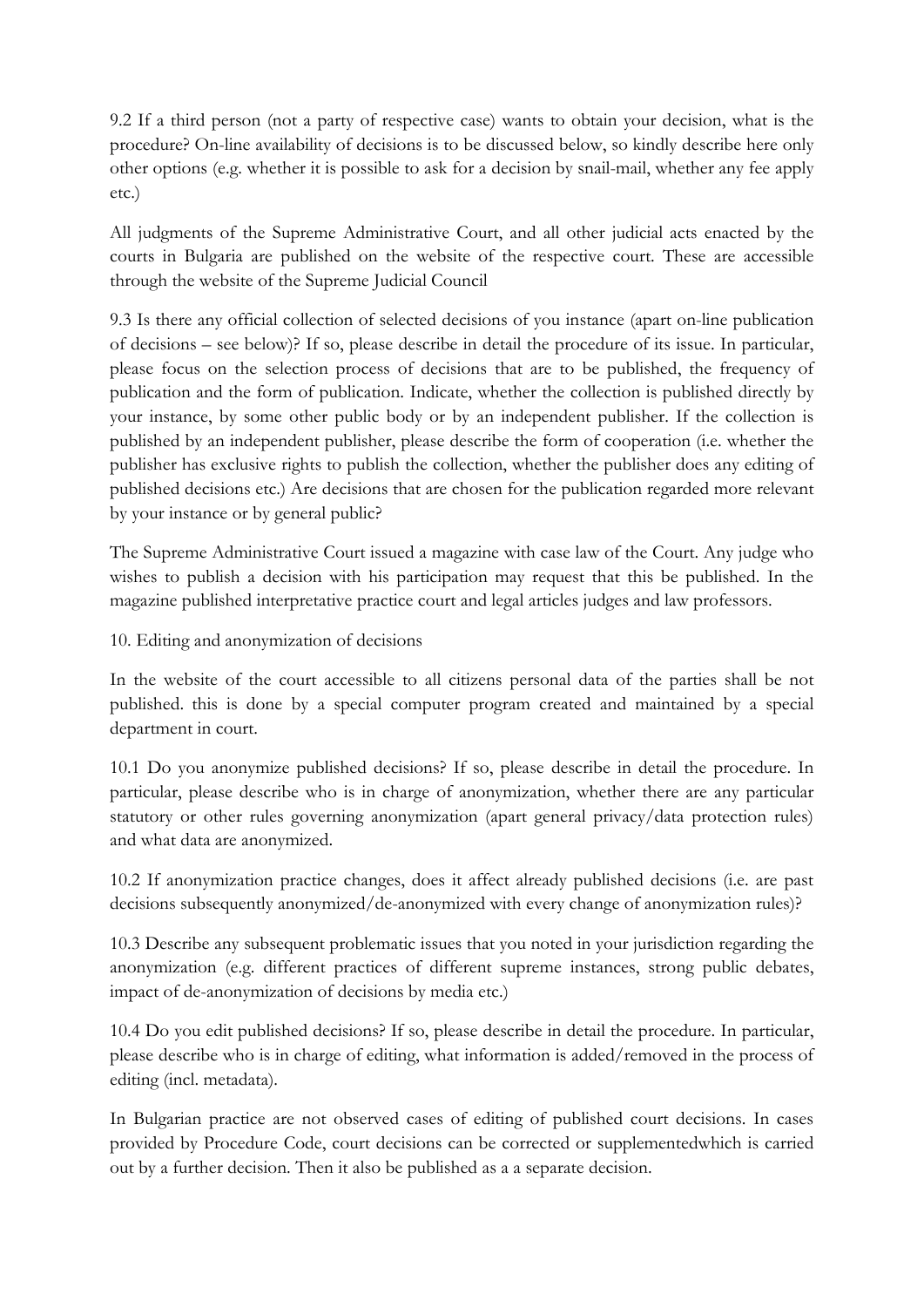10.5 Has the development of the right to be forgotten affected in any way the anonymization or publication of your decisions? If not, is it a topic that is being considered in your jurisdiction with regards to the publication of court decisions?

Right to be forgotten has not been discussed so far in connection with the publication of judicial decisions.

11. On-line publication of decisions

11.1 Are decisions of your instance available on-line? If so, please indicate whether on-line all or only selected decisions are published on-line (if only selected decisions are published, please describe the procedure of their selection).

All decisions of the Supreme Administrative Court are published on the website of the court

11.2 Describe the form of on-line publication of you decisions. In particular, indicate whether your decisions are published through your own website or whether it is done through some different on-line service (e.g. through a common platform operated by a ministry of justice, by a judicial council etc.) Kindly add also sample screenshot(s) or link(s).

### www.sac.government.bg/pages/bg/reports

### https://legalacts.justice.bg

In addition to its own website, the decisions of the Supreme Administrative Court are available on the website of the Supreme Judicial Council

11.3 What are available file formats in which your decisions are available on-line? Apart enumerating particular file formats, kindly indicate whether your instance systematically sticks to any commonly accepted open data policy. Also, please indicate whether your instance publishes on-line only individual decisions or whether whole datasets are available to the public for further re-use. If datasets are available for further re-use but not publically, please describe to whom and under what conditions such datasets are made available.

Registration of incoming documents and papers, which will formed cases or cases that are going through the establishment of an electronic file by completing registration card containing the following data: a) registration number (automatically generated); b) date of receipt; c) the sender and address; d) type of the received document - an appeal protest cassation, cassation protest, a private complaint, protest, request for annulment request to determine the time at slowness, asking for sanctions by APC or by failing to define the nature of the received document, it is determined after consultation with judicial assistant; e) the challenged administrative act and administrative authority or case number and previous court; f) distribution: to the composition of the College or the division; g) number of accompanying letter, which was sent to work; h) clerk registering the received document.

SAC can accept electronic documents. Electronic documents should be signed by FEC and are attached files in email addressed to email The mail of SAC is given on the official website of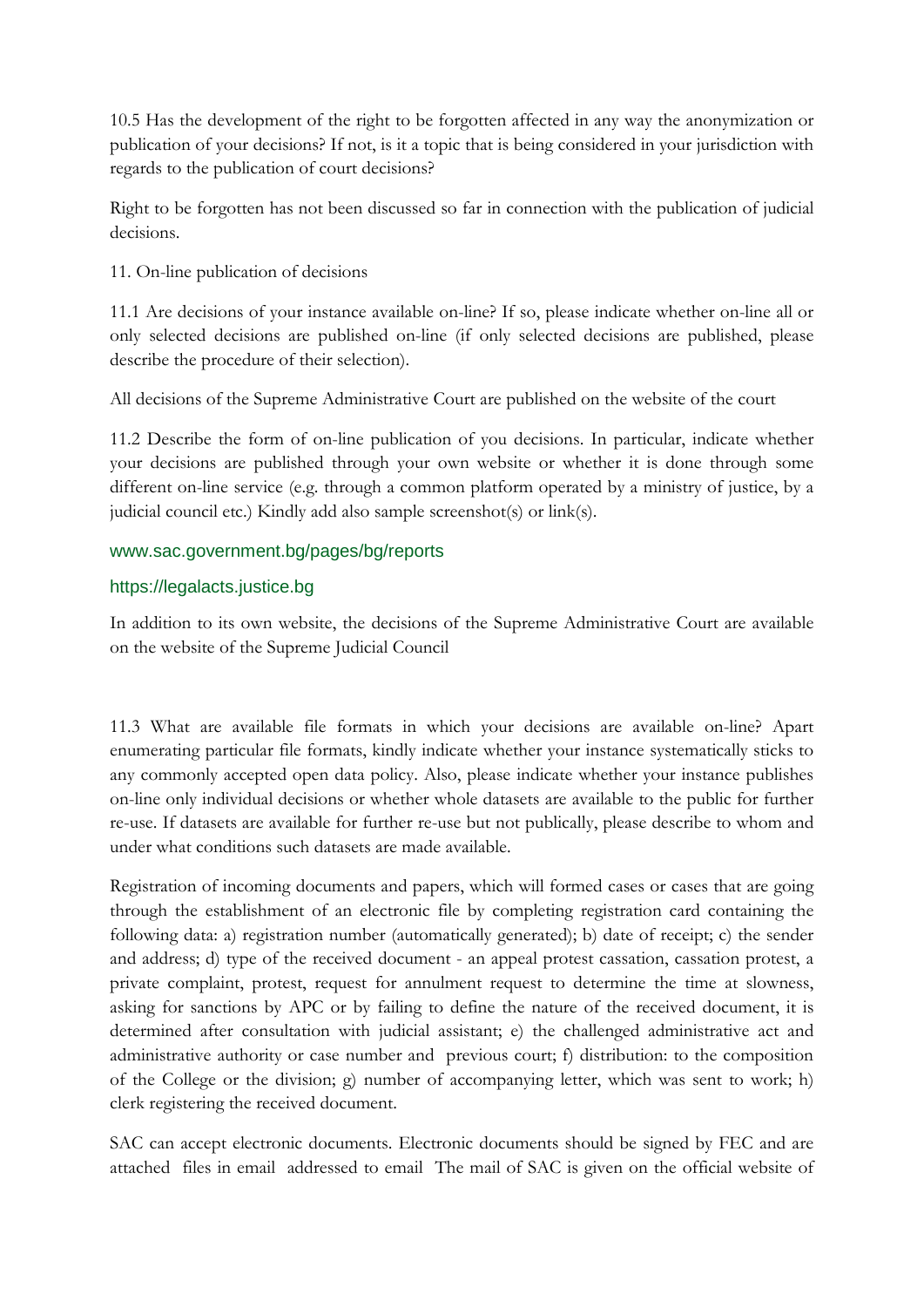the court. The acceptance and the original processing e-mails containing electronic documents is carried out by structural unit at specific order of the Chairman of SAC

12. Public availability of other documents

12.1 Are there published on-line personal information about members of your instance? In particular, please describe whether there are CVs available, in which length and form (e.g. on a court website) and eventually what information is regularly published (e.g. education, memberships, political beliefs, marital status etc.) Also, please indicate whether the publication of information about members of your instance is compulsory, whether the members of your instance are free to decide about the structure and content of such information and whether you noted any issues in that regards (e.g. there was a big debate in the Czech Republic over the publication of past membership of the judges in the communist party). Please add a sample link or a screenshot of how such personal information about a member of your instance looks like.

On the website of the Supreme Administrative Court has published data and information on the court president and the two deputy chairmen of the court - photos of the three of them and details of their professional biography.

12.2 Which case-related documents other than decisions of your instance are published on-line (e.g. dissenting opinions, advocate general submissions, submissions of parties, records of chamber deliberations etc.)? Please, describe how these documents are published, i.e. where and in which format (e.g. on a website through a search form, in open data formats, etc.). If your instance publishes these documents in open formats, kindly provide a sample link to a particular dataset.

On the website of the court could be seen the minutes of the oral proceedings and opinion given by the parties, including the opinions of the public prosecutors involved in the case. Separate opinions of judges are part of the decisions and are published together with the decisions.

12.3 Are the members of your instance allowed to publically comment or annotate on their own decisions or other decisions of your instance? If so, please describe common forms in which this is done (e.g. in law journal articles, in public debates on case-law organized by the respective instance etc.)

There is no practice in which judges may discuss their judicial acts in isolation from the judgments.

## **Part III**

13. What trends, threats and challenges do you foresee to come in the field of freedom of information and protection of privacy during the next decade? What should be the role of supreme administrative jurisdictions in facing these trends, threats and challenges?

An important trend in the development of society is finding a balance between competing and protected by law interests. Right of access to information and the right to protection of personal data should find protection in reasonable balance of interests. Right to be forgotten will also find